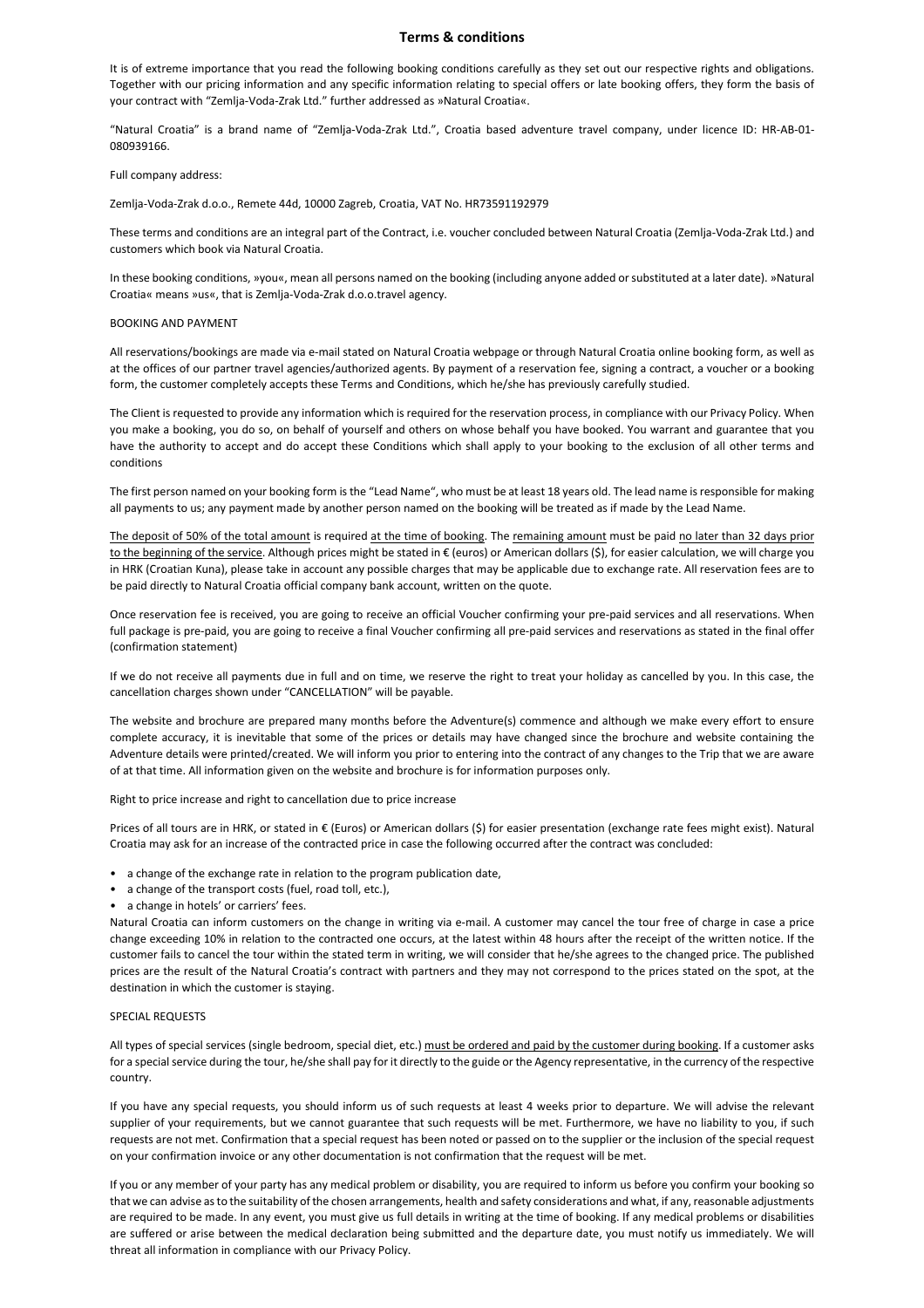We reserve the right to decline or cancel a booking without having to pay any compensation if:

- any medical or disability is disclosed to us on the medical declaration form;
- any medical problem or disability is disclosed to us after the medical declaration form is submitted to us but before the departure date; or
- any medical problem or disability is not disclosed to us;

Provided that in our belief such medical problem or disability is likely to endanger your health and safety and/or the health and safety of anyone else participating in the Adventure. We may require you to obtain confirmation from a medical professional that you/the Participant are/is fit to travel. If we reasonably believe that you/the Participant is not sufficiently fit to take part in the Adventure, we may decline or cancel the booking at any time at our complete discretion.

# **EXCLUSIONS**

Not included in your adventure are flights, accommodation before and after the adventure personal & other expenses such as tips, laundry, bar bills and services not described in your invoice.

## CANCELLATION

Cancellations must be in writing – by email. If a customer cancels a booking, Natural Croatia shall keep the following amounts from the full package price:

- up to 40 or more days prior to departure 15%
- 39-30 days prior to arrival 30%
- 29-20 days prior to arrival 60%
- 19-10 days prior to arrival 80%
- 9 0 days prior to arrival 100%
- No show 100%

+costs of money transfer (if we need to refund). The stated costs of cancellation shall also apply on changes of the departure date or the type of the accommodation facility, i.e. the type of the room/apartment, as well as on other major changes. An eventual different scale from the stated one is included in a specific program to which it refers. If a customer who cancels the tour finds a new user of the same booking, Natural Croatia shall charge only the costs caused by the replacement, which is the cost of the additional booking fee.

## CANCELLATION AND CHANGES MADE BY NATURAL CROATIA

The itineraries are subject to change depending on group abilities and preferences, weather conditions, water levels, other acts of God, special events of interest and similar. For client's safety and comfort reasons, Natural Croatia reserves the right to alternate program without prior notice. In case of major changes or cancellations, Natural Croatia will advise the Client as soon as possible.

#### REFUND CLAIMS

If the Client is not satisfied with the accommodation, equipment or service provided he/she should contact Natural Croatia employee (tour leader/guide/representative) immediately in order to find a satisfactory change or replacement. Refund claims will be considered invalid unless Natural Croatia was notified in time. All refund claims must be submitted to Natural Croatia in written, within 8 days of the completion of the Adventure.

If the customer makes a written complaint after the expiry of that term, Natural Croatia is not obliged to take such a complaint into consideration. For resolving of complaints on services abroad, it is obligatory to comply with the rule of reporting the complaint with issuing of the certificate on the very spot, and the deadline for submitting of the complaint.

Natural Croatia is obliged to make a written decision regarding the complaint within 14 days after the receipt of the complaint and it can postpone the term for making the decision about the complaint by another 14 days on account of collecting the information. Natural Croatia shall resolve only such complaints which could not have been eliminated at the very place of the stay.

The maximum amount of compensation per complaint may reach the amount of the advertised part of services, but it may not include the services already used, or the entire package amount.

Should a Client not be satisfied with the manner in which his/her complaint was handled, he/she has the right to judicial arbitration. The Client and Natural Croatia will aim to settle possible law suits in the application of this Agreement and if an agreement cannot be reached the issue will become subject to the decision of the commercial court of Zagreb jurisdiction, under the authority of the laws of the Republic of Croatia.

Natural Croatia IS OBLIGATED TO:

• – take care about the customers' rights and interests in compliance with good practices in tourism.

• – provide to the customer all the contracted services and to provide answers in case of eventual failure to perform services or a part of services.

• – fulfil all the mentioned obligations from its programs completely and as described, except in the event of Force Majeure or changed circumstances. In such cases, Natural Croatia shall offer a substitute solution if that is possible. Natural Croatia is not obliged to provide services beyond these Terms and Conditions.

# THE CLIENT IS OBLIGATED TO:

- Have valid travel documentation
- Respect and abide by all customs and foreign exchange regulations of the destination country or countries traveling through
- Observe the house rules in hotel/apartment/boat and other facilities, as well as to cooperate with the representative of the organizer and with service providers.
- Advise Natural Croatia of any form of disability or impairment, which may restrict the enjoyment of the Client's Adventure
- Provide the document which confirms payment of service (the voucher, bank receipt or excursion ticket received by mail, e-mail or in person) to the service provider